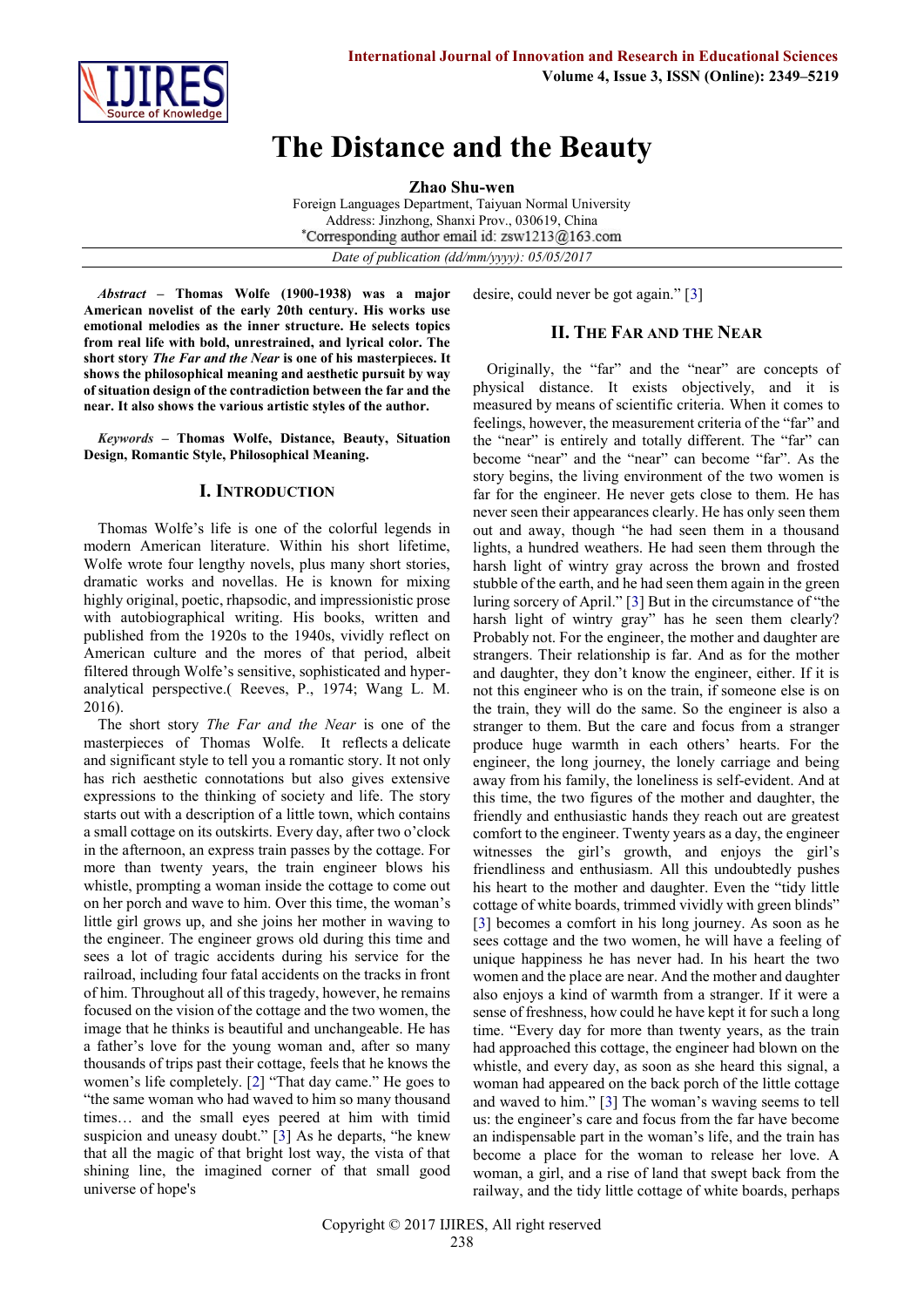

their life also needs some warmth and care. So the hearts of the mother and daughter are set on the engineer. The distance is heart to heart between the two strangers. They are transmitting warmth each other. In fact, the distance of their hearts is not to be measured by the physical distance. The psychological distance is different under the influence of feelings: the "far" can become "near" and the "near" can become "far". However, how can man, the social animal, be content with natural harmony. Man needs communication. Man needs care. Man needs each other's warmth. But contrary to expectations, when the engineer goes to see the two women at last "he was sorry he had come" because "her face was harsh and pinched and meager; the flesh sagged wearily in sallow folds, and the small eyes peered at him with timid suspicion and uneasy doubt." [[3\]](http://article.sciencepublishinggroup.com/html/10.11648.j.ijla.20160403.12.html#reference_1) The engineer is disappointed at all this as if a wall appears between their intimate hearts. This interpersonal distrust makes their relationship farther instantly. The care and focus in the twenty years disappear completely, remaining only confusion, doubt and hopelessness. At this very moment, their psychological distance is far although they are standing face to face. There is a poem named "The Far and the Near" by the famous Chinese poet Gu Cheng (1956- 1993). It reads, "You look at me one moment/ And at clouds the next/ When you're looking at me/ You're far away/ But when you're looking at the clouds/ You are nearer." "This is different in approach but equally satisfactory in result. It expresses the original intimacy of human beings toward nature and the chronic cautions and fear between human beings." [4] The poet Gu Cheng realizes a profound meaning in an instant misconception: the harmony between man and nature and the coldness between man and man. [5]

## **III. GAINS AND LOSINGS**

Flowers' blooming and fading have their own time. Everything has its own gains and losings. As Rabindranath Tagore once said, "If you shed tears when you miss the sun, you also miss the stars." Some things are destined to have nothing to do with you. Even if you insist on them, they will be away from you. Some people are destined to be passersby in life. Even if you are reluctant to leave them, all hopes will become empty. In this big world we cannot own too many possessions. And endless desires will bury the original happiness. If you want to catch everything, you will lose everything. [6]

Either in life or in work, sometimes we have to face the gap between expectation and reality. In the story *The Far and the Near*, the changes of the engineer's feelings make us think of the problem of gains and losings in life. In the past twenty years the woman's enthusiasm and warmth have been accompanying the engineer, accompanying him to get through a lot of difficulties: "The ghastly dot of tragedy; a light spring wagon filled with children, with its clustered row of small stunned faces; a cheap automobile stalled up the tracks – all this he had seen and known." [[3\]](http://article.sciencepublishinggroup.com/html/10.11648.j.ijla.20160403.12.html#reference_1) And all has not impressed the engineer so much as the mother and daughter have. In the twenty years, this impression has become happy and enduring as if it will never change. The care from the mother and daughter has a

sign in the engineer's life. Of course, it is also a gain. So, although they have never had a chance to see each other, the engineer has had the tenderness that a man might feel for his own children. In his heart, he seems to have known every minute and every second in their life. That's why he decides to visit them after he retires. In his heart he seems to have gained the feeling of twenty years. Who'd think this feeling is only his supreme good pursuit in his heart. He does not know that this world is imperfect and there is a gap between ideal and reality.

There is a kind of distance that we want to lengthen. That is the distance between life and death. There is a kind of distance that we want to shorten. That is the distance between man and man. The cause of tragedy is the engineer's extravagant wishes. He wants to fill the gap between ideal and reality. He does not know how far the "far" is. And he does not know how near the "near" is, either. At this time, the far and the near are so alike. He even cannot distinguish which one is near and which one is far. The far and the near seem to be an integral whole. They coexist. But unfortunately, he does not realize that coming near from the far opens the distance from the near to the far. What is coming near is the bodies, but what is leaving apart is the hearts. When he sees that "her face was harsh and pinched and meager; the flesh sagged wearily in sallow folds, and the small eyes peered at him with timid suspicion and uneasy doubt" instead of being welcomed freely and courageously, what he feels is not "the most extraordinary happiness" but "the horror of regret, confusion, disbelief." Then he denies what he once had. He feels confused. All this "drowns all his former joy and making his act of hope and tenderness seem shameful to him." [3] "And he knew that all the magic of that bright lost way, the vista of that shining line, the imagined corner of that small good universe of hope's desire, could never be got again." [3] He denies everything he has had.

Probably, we should admit that the attitude of the mother and daughter is not so good as the engineer wishes. But the world is not so perfect. It is really cruel for the engineer to face the huge gap in reality. The engineer seems to have lost too much. So it is normal that he feels depressed. If we look at it from a different perspective, we will find that the mother had accompanied him for twenty years and they had made the engineer get the warmth from strangers. And this has given him the immense impetus and made him feel "the most extraordinary happiness". Although it is not the two women's real intention to depress the engineer. Had it not been for the accompaniment of the two women, the life on the train would have been lonely and cold. In actual fact, the engineer has not lost anything. He has gained much more. Perhaps he has lost his long dream, but at the time he has gained twenty-years accompaniment and warmth. Who can say that life experience is not wealth and gains? Life experience is an important part in man's life process. If he cherishes life, he should cherish the real experience he has owned because it is his spiritual treasure. Maybe it is a beautiful wish. Maybe it is a false hope. However he can truly feel the warmth, happiness and energy the illusion brings about. We should not understand the gains and losings by way of material things we have got right now.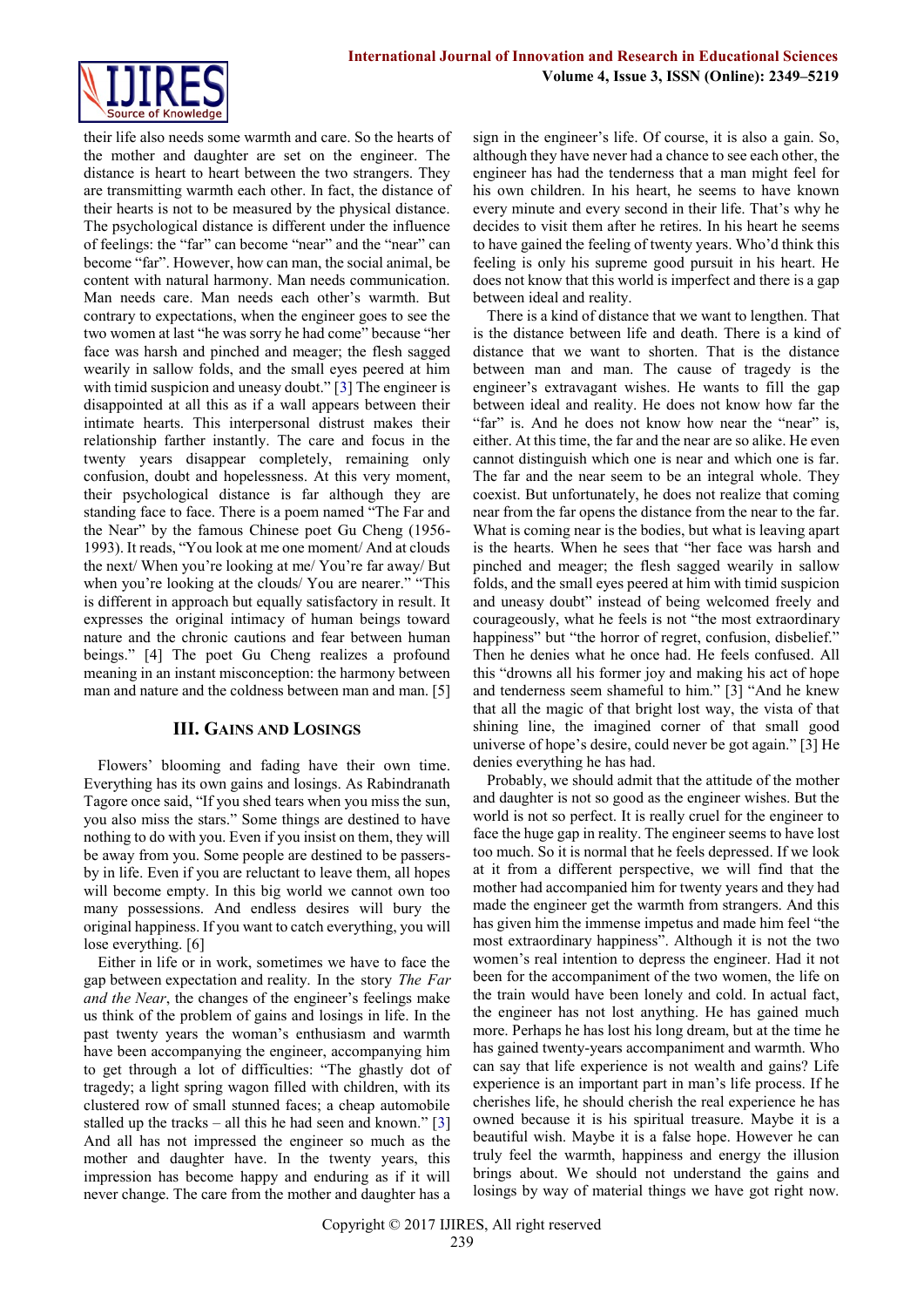

We should look back at the road we have taken and think carefully about, in life, every touch, every warmth, every laughter, every happiness and throb from the heart.

#### **IV. DISTANCE AND BEAUTY**

Distance is not only the way of art reflecting life but also a necessary aesthetic attitude that forms aesthetic relations. The key to aesthetics is whether the aesthetic subject could stand some distance from aesthetic object. [7] A certain distance produces a certain beauty. A certain angle produces a certain beauty. A certain environment produces a certain beauty. On the one hand the psychological distance of aesthetics cuts off the utility relations between man and object and makes things fully reflect their inherent natures. On the other hand, it can also move the subject's emotion into the aesthetic object and reinvest the objective matter with characteristics of affect. [7]

The distance and beauty in the novel are reflected in the fact that when the engineer sees the mother and daughter afar, everything is so nice, so amiable and so kindly. This remote distance brings him a sense of happiness. They do not need too much communication and understanding and they can feel it from afar. That waving of arm is bold and free. Because it looks like flowers on the other side of the river. Though the flowers are so nice, we cannot touch them and we have hope for them. That nice feeling can be found in ancient and modern times. For example, in "The Song of Qin" in *The Book of Songs*, we read the line "The so-called Iraqi people, in the water side". The beauty of the maiden (Iraqi people) is not because that she herself is beautiful, but because that she is beautified by our imagination. The obstruction of the water arouses our imagination for the maiden, and the imagination further strengthens the beauty of the maiden. [7] Once we cross the river and come close to the maiden, all the beauties will come to naught in an instant. She is only a woman with "her face harsh and pinched and meager, the flesh sagged wearily in sallow folds, and the small eyes peered at him with timid suspicion and uneasy doubt". We are filled with hesitation, suspicion and depression. It is not only because of the woman but because of the town and the streets as well. To be precise, it is the world we have been trying to get that overturned our thinking. Once we approach the cottage, once we approach the woman and her daughter, we are disillusioned. The author sets up such a romantic and blurred situation to let us know the truth. The engineer may have been trying to break up conventional living mode. The two sentences in the story are worth our thinking: "The engineer had grown old and gray in service. His own children had grown up, and married". The two sentences tell us: "He lives as ordinary people. His job is to drive the train. His family should have been happy. Now it's time for him to retire. It's time that he could live a more leisurely life with his family. The town and the mother and daughter are the scenes in one of the stations he has passed 'ten thousand times'. But because that 'brave free motion of the arm is filled with freedom, he is impressed deeply." To a certain extent, it is this impression that has become his conviction. "He had known all the grief, the joy, the peril and the labor such a man could

know." [3] But who is "such a man"? Evidently, it is the individual in normal life. We walk along the same pathway: working, marrying and death. We want to escape but we have no courage. So we've been on the train. At last one day, he breaks away from the fixed pathway, and sets foot on the place in our dream. To his disappointment, everything is so strange. Even if he has passed the place "ten thousand times", he still hesitates and suspects. Does it indicate that the life in our dream will become an ugly nightmare once we come close to it?

#### **V. CONCLUSION**

The ending of the story is reeking with sentimentalism. This is a kind of sentimentalism that all the best wishes are dashed like soup bubbles: "He knew that all the magic of that bright lost way, the vista of that shining line, the imagined corner of that small good universe of hope's desire, could never be got again." [3] And thus we have got a life philosophy: Distance produces beauty. We can only yearn for a kind of beauty. And this beauty cannot be touched. This beauty is like flowers in the water and moon in the mirror. It can only be viewed from a distance but it cannot be watched closely. If you view it from a distance, and if you don't approach and touch it, it is like a calm and beautiful lake. It will be a classic work in the heart for ever. It will lead you to endless aftertaste. It is a sophisticated beauty with remote poetry. Obscuration is also a kind of beauty. [8] It gives you more imagination, more modes of understanding and more hope because you cannot see it clearly. Once you approach it, everything becomes clear. You have to accept everything, those you want and those you don't want. Thus helplessness and disappointment appear. In fact, it does not matter whether it is far or near. The feeling of the far and the near depends on time, place and characters. The process of chasing dreams is happy. But once the dream comes in reality, it will no longer shine. [9] The artistic situation from dream to reality arouses our dialectic reflection and enriches the philosophical connotation. [10]

#### **REFERENCES**

- [1] Reeves, Paschal. 1974. Thomas Wolfe, The Critical Reception. Ayer Publishing. p. xvii. ISBN 0-89102-050- 0.https://en.wikipedia.org/wiki/Thomas\_Wolfe#cite\_notecritical\_reception-1. // WANG Lanming. 2016. The Hunger and Thirst in Wolfe's *April, Late April*. International Journal of Literature and Arts. (3) 34.
- [2] [http://www.encyclopedia.com/education/news-wires-white](http://www.encyclopedia.com/education/news-wires-white-papers-and-books/far-and-near%5bOL)[papers-and-books/far-and-near.](http://www.encyclopedia.com/education/news-wires-white-papers-and-books/far-and-near%5bOL)
- [3] Wolfe, Thomas. 1987. *The Complete Short Stories of Thomas Wolfe*. Edited by Skipp, Francis E. New York: Charles Scribner's Sons.
- [4] Zhao Xiao-li. 2011. The Distance between Dream and Reality— Using Internal Comparison Method to Appreciate Wolfe's *The Far and the Near*. Chinese Language World. (10).
- [5] Zhao Zhong-chun. 2011. Rich implication and Profound Connotation—On Thomas Wolfe's *The Far and the Near* [J]. Reading and Writing. (7)14.
- [6] ttp://wenku.baidu.com/link?url=e5eP1MF6FwOW38UV7M BZHFO-\_gE5nqIFDNitgOBsmTKEvAu6sXJUNacRR3clEp 6CVO0xPDHZIZPYW0x06zASsKlrwGXku6G3WvjkILsnjoK.